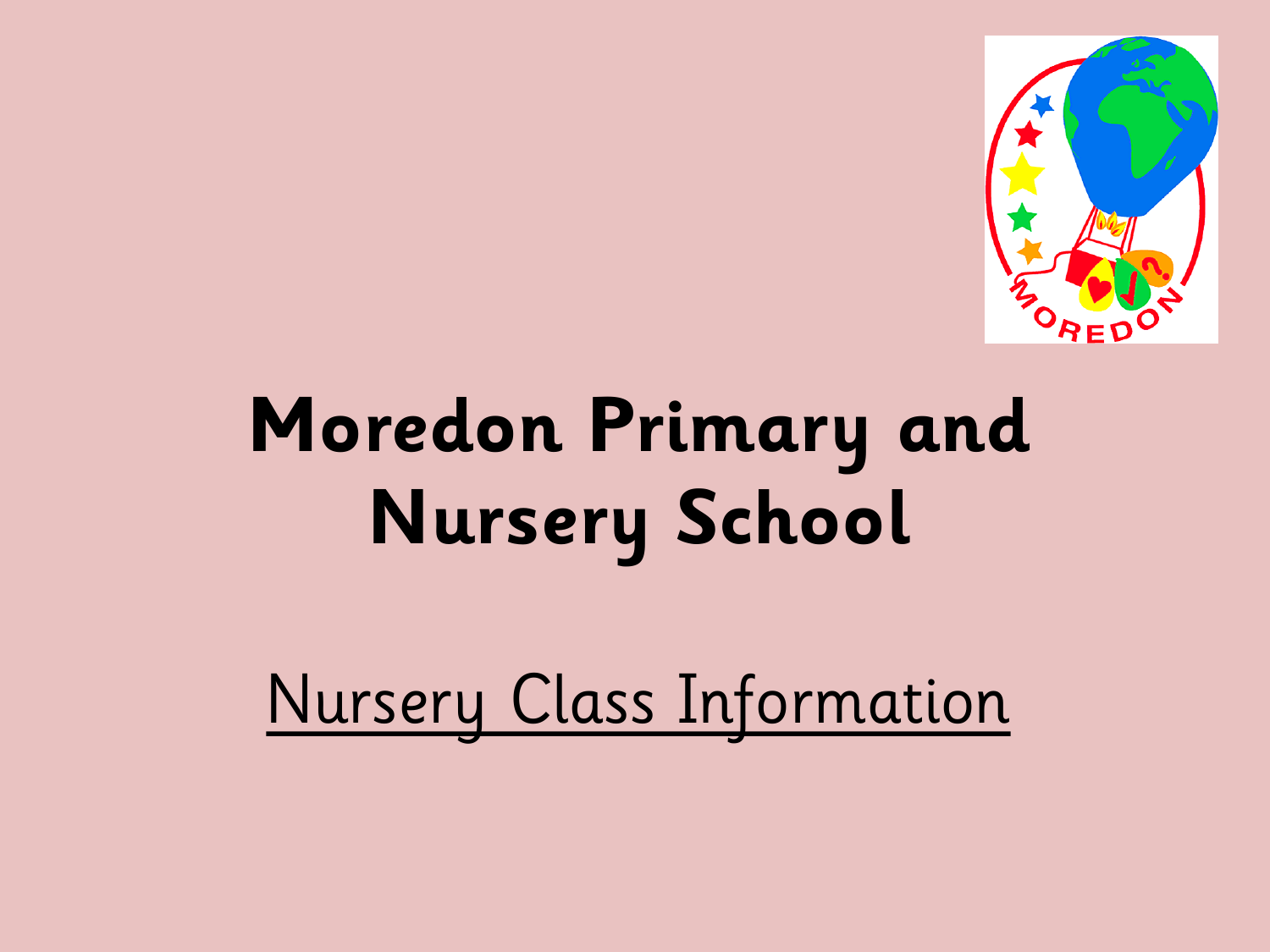# Nursery – Funding

- We provide both 15 hour and 30 hour government funded placements and children can start the term after they turn 3. Visit <https://www.gov.uk/30-hours-free-childcare> to see if you are eligible for 30 hours.
- This usually means both parents need to be working more than 16 hours a week.
- You can still be eligible for 30 hours if you are on parental leave for another child.
- You need to keep reapplying every 3 months in case employment circumstances change.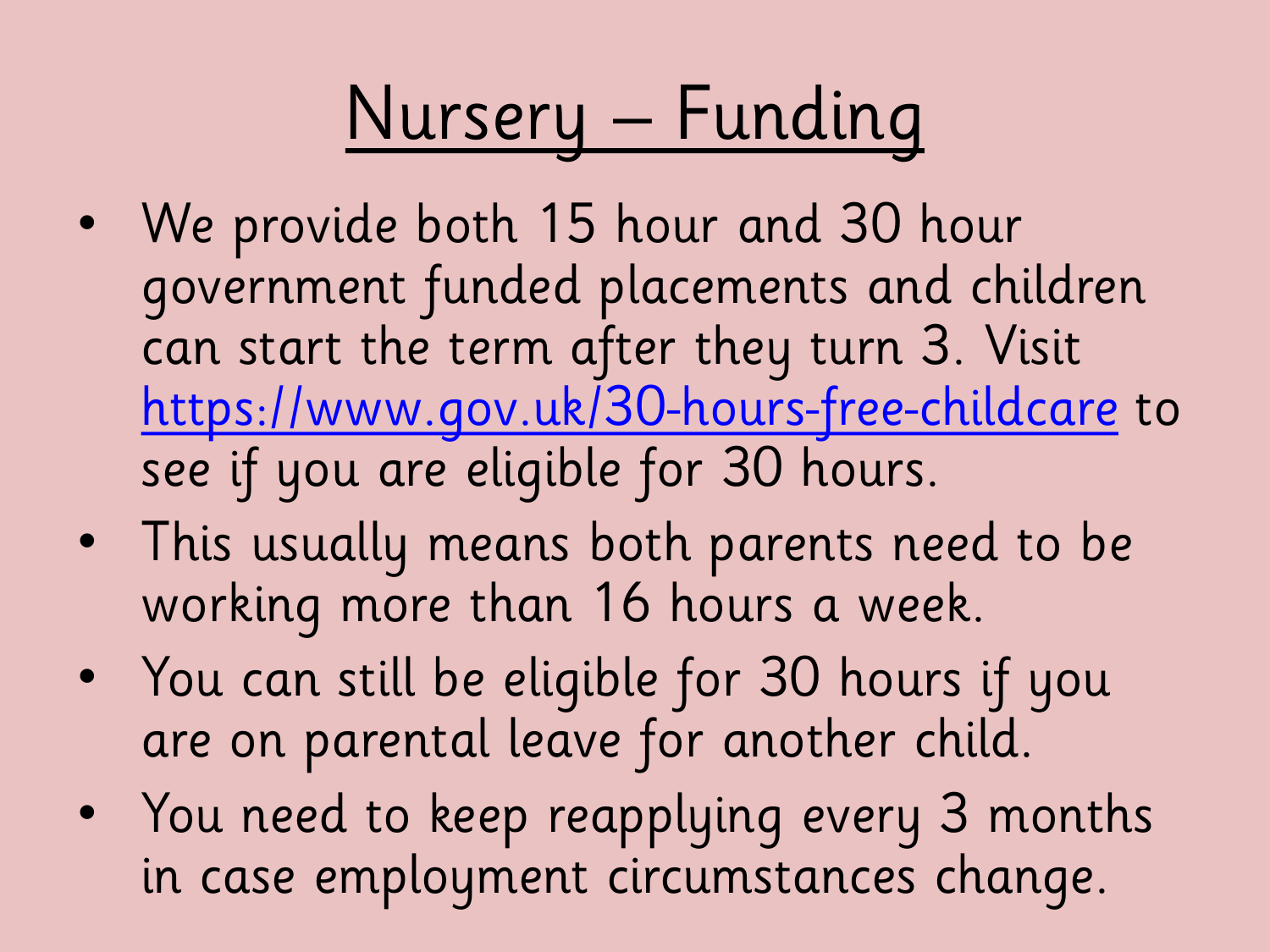

• These are the Nursery hours.

|                              |              | 15 hours – Sep 15 hours – Jan/Apr 30 hours<br>Intake Intake |             |
|------------------------------|--------------|-------------------------------------------------------------|-------------|
| Monday-Thursday 8.40-11.40am |              | 11.40-3.10pm                                                | 8.40-3.10pm |
| Friday                       | 8.40-11.40am | n/a                                                         | 8.40-1.30pm |

- If your child attends an afternoon session, they will move to a morning session the following September.
- The total hours offered for 30 hours children is slightly more than 30 hours but you will not be charged for this.
- We run sessions during term-time only.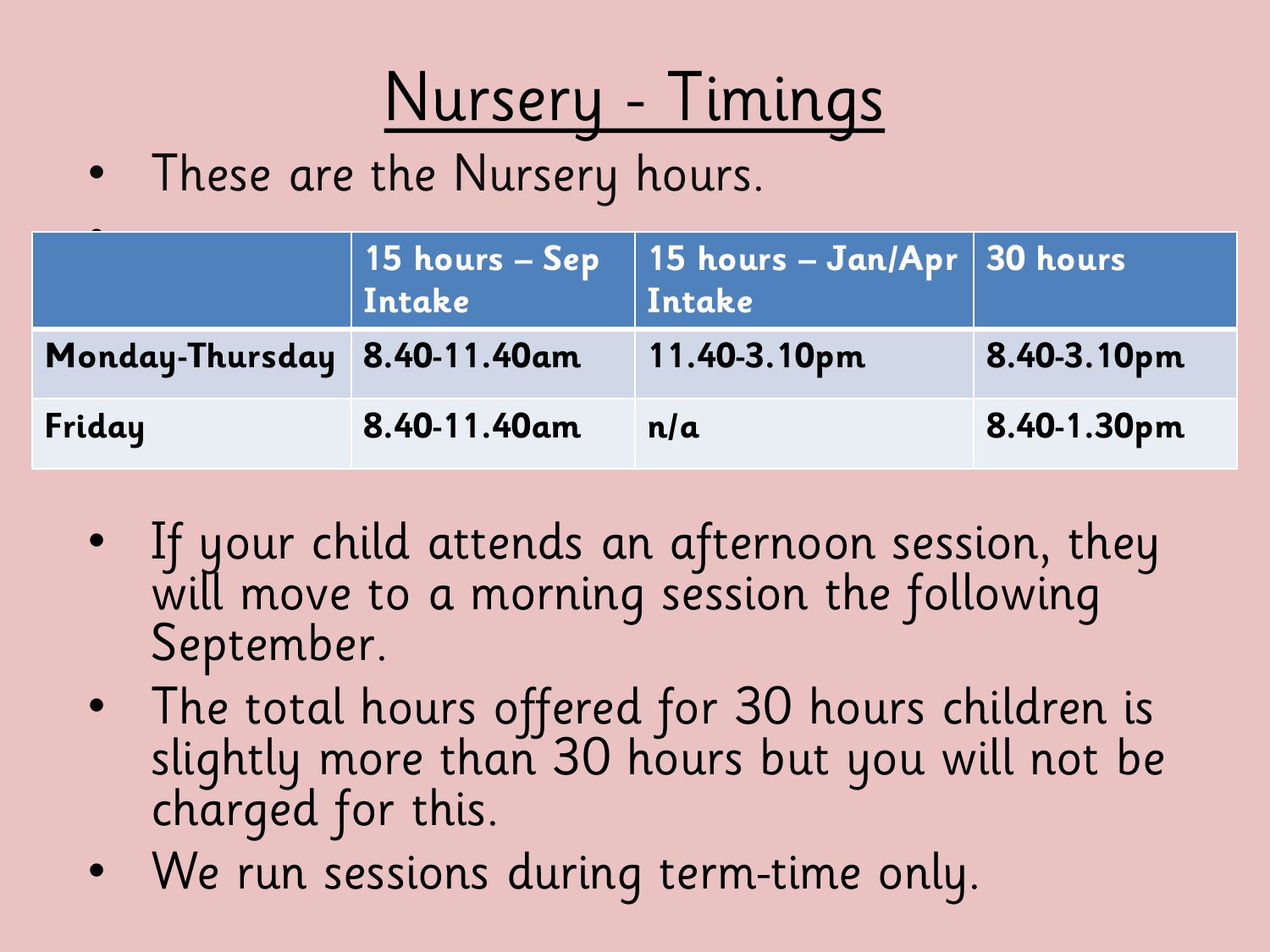# Nursery – Funding

- We now offer 15 hours AM parents, the opportunity to pay for their child to stay all day. The hourly rate is £4.50 and each afternoon session (Mon-Thurs) lasts 3.5 hours. Therefore, a single afternoon session will cost £15.75.
- You must book and pay (instalments are an option) for your child's afternoon sessions before the start of the following term. You must also provide your child with a packed lunch for the days they are staying for the afternoon.
- See the handbook for more information.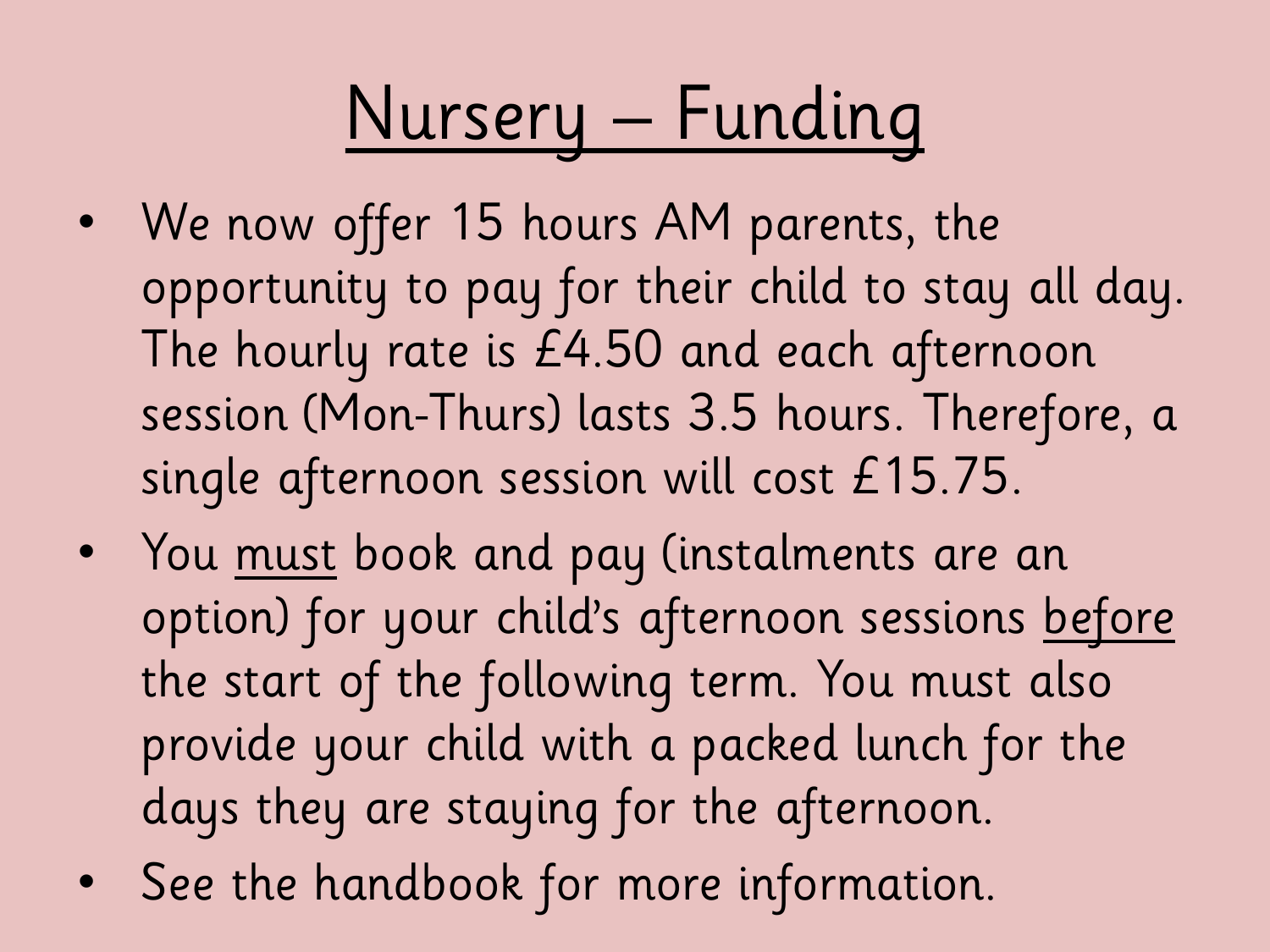## Members of Staff







### **Mrs Robbins - on maternity leave - Jan 2022**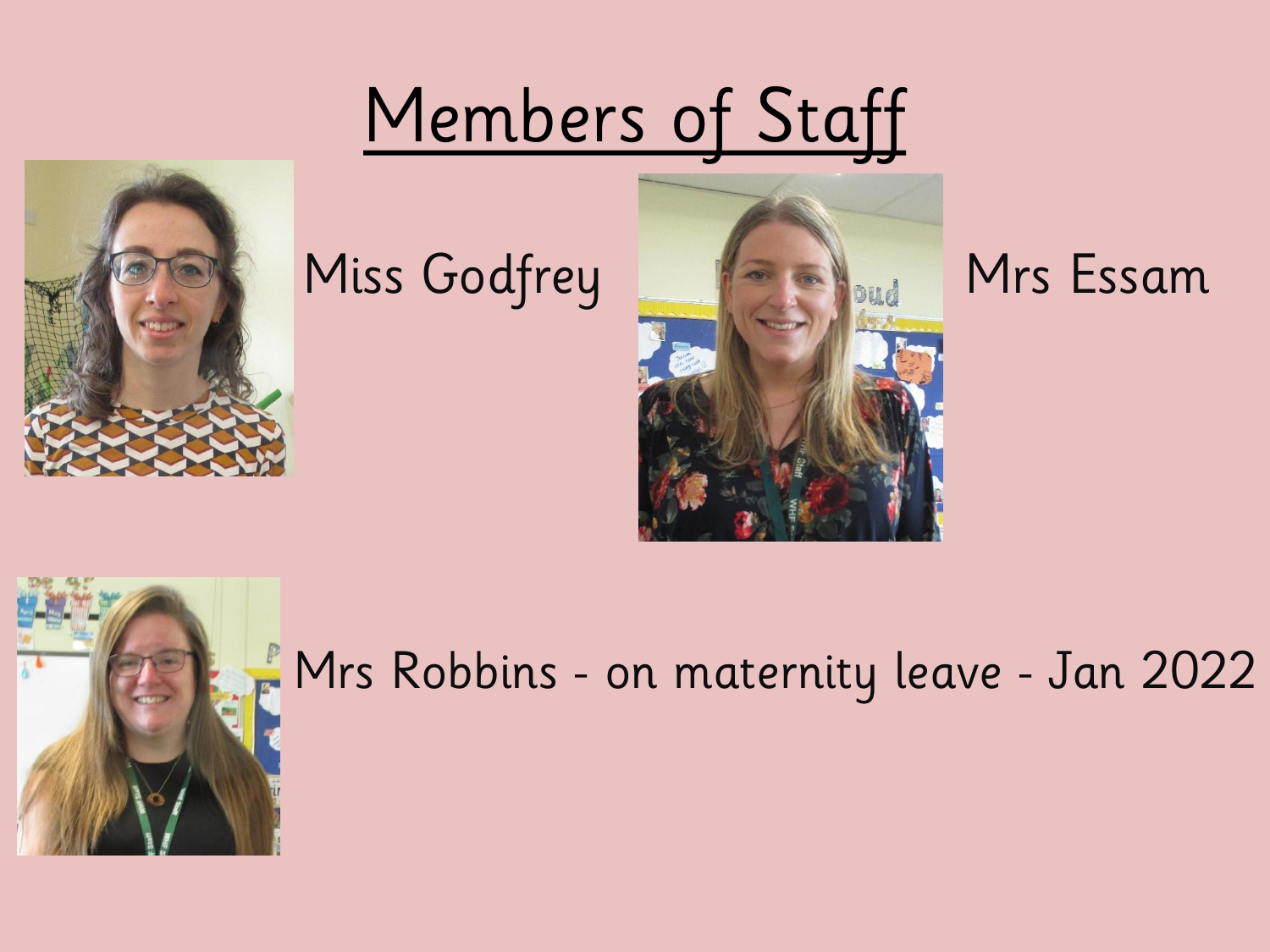Key Workers

- There are currently three colour groups in Nursery red, yellow and blue.
- Your child will be in one of these groups and they will have a matching colour tag on their bookbag.
- Each member of staff is responsible for a colour group and carry out 'next step' activities with these children.

Miss Godfrey = yellow Mrs Essam = red Mrs Robbins (Key worker in Jan 2022 TBC) = blue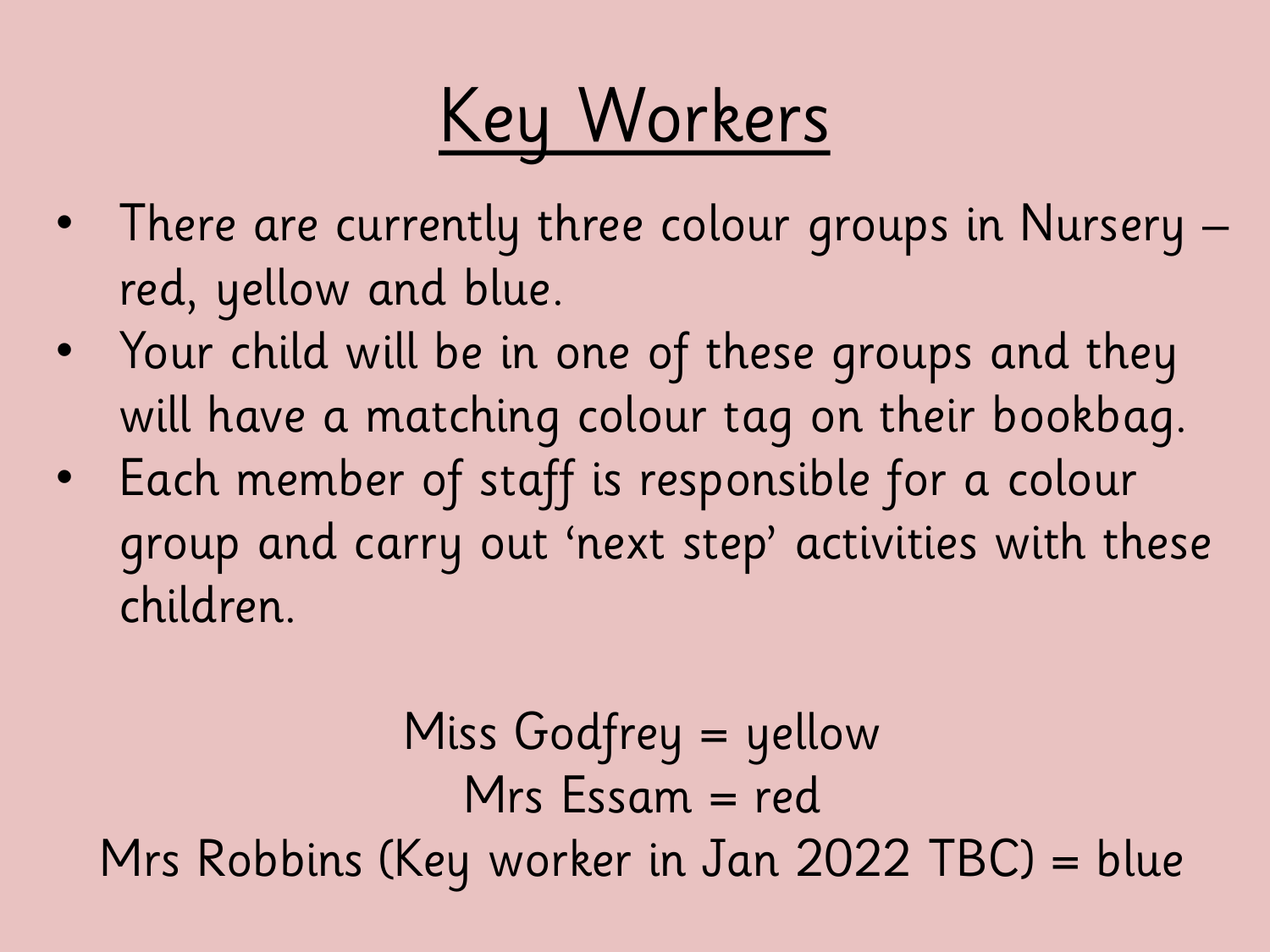# Nursery – What we offer

- We follow the Early Years Curriculum and provide opportunities for children to grow and develop in all seven areas of learning.
- We do this by having lots of different areas in the classroom including role-play areas, creative areas, an outside area, writing and maths opportunities, etc.
- We have some school expectations, e.g. a school uniform, a bookbag, daily reading at home, PE kit, etc.
- We take part in a weekly morning PE session (TBC) and weekly morning Welly Wednesday sessions.
- We focus on your child's next steps through their play.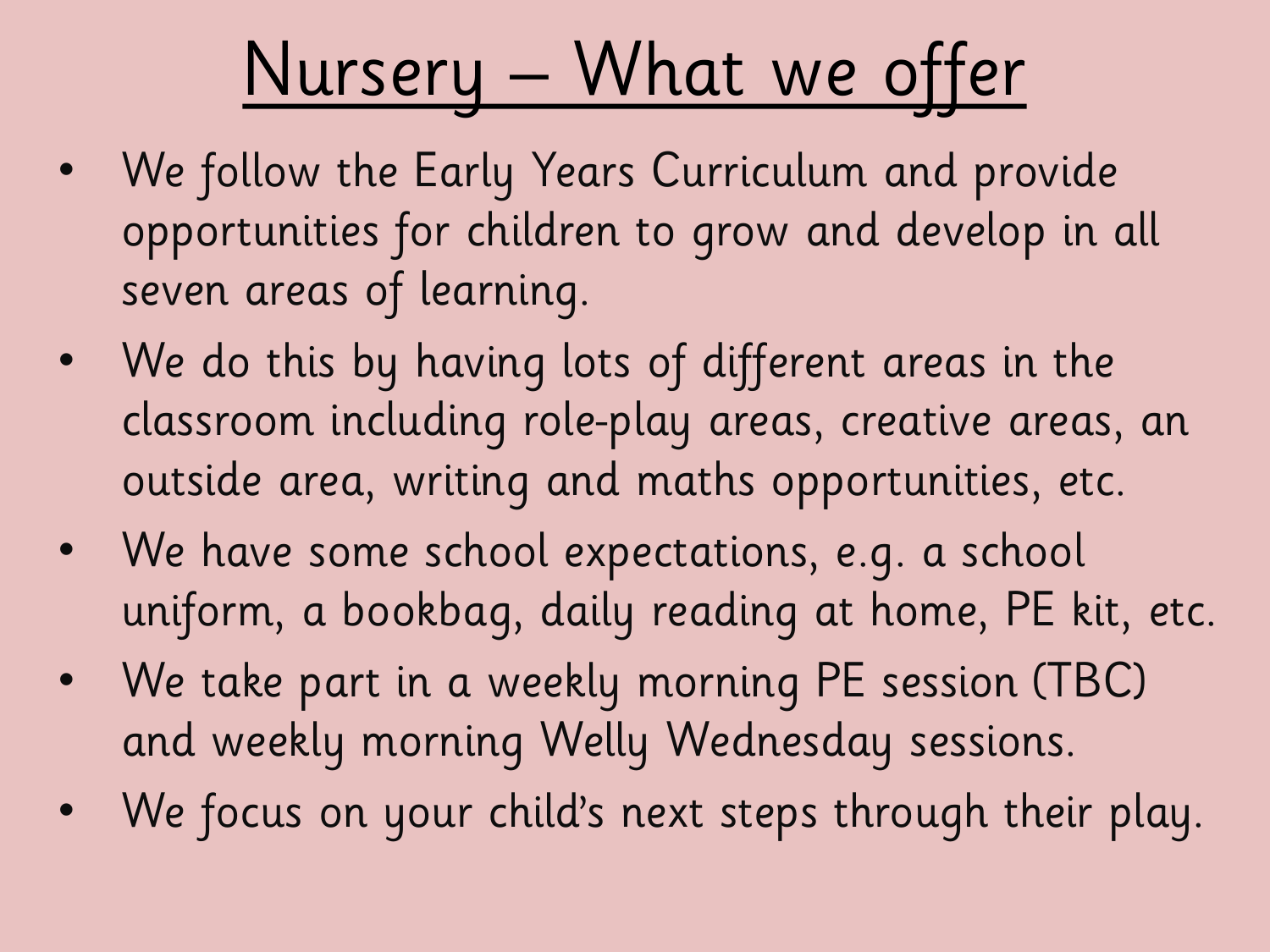## Nursery – What we offer

- We take part in whole-school activities and these help with an easy transition into Reception. These include Thrilling Thursdays (where parents come in and take part in activities with their child), parent's evenings, sports day, etc. (TBC due to the COVID-19 pandemic)
- We provide children with a daily fruit snack and milk and provide extra themed snack covered for by yourselves at the beginning of the year by an annual donation. With the extra money, we bake with the children and try a variety of food, e.g. noodles at Chinese New Year.
- We offer some in-school experiences and a school trip at the end of the year. These may incur extra costs but you will be notified of these if this is the case. There will also be some whole school charity events.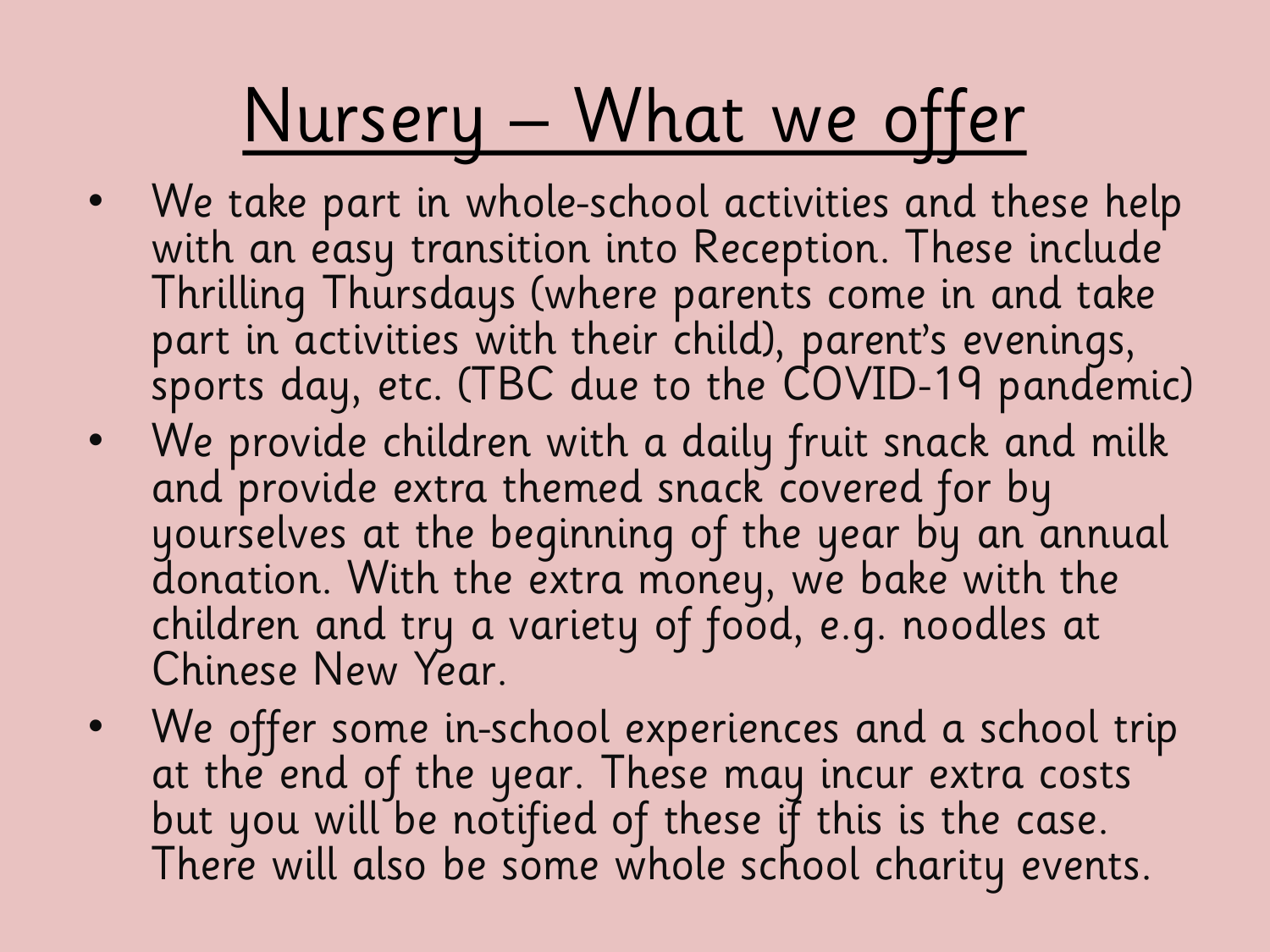# Nursery – What we offer – 30 hours/parent-funded sessions

- In addition to the previous slides, 30 hours/parent-funded children will need to bring a packed lunch to school. There is not an option for a hot cooked meal at lunchtime.
- As the 30 hours/parent-funded children are in for longer, we plan extra activities for them which include going to for walks, visiting the local library, the local care home, etc. (TBC due to the COVID-19 pandemic)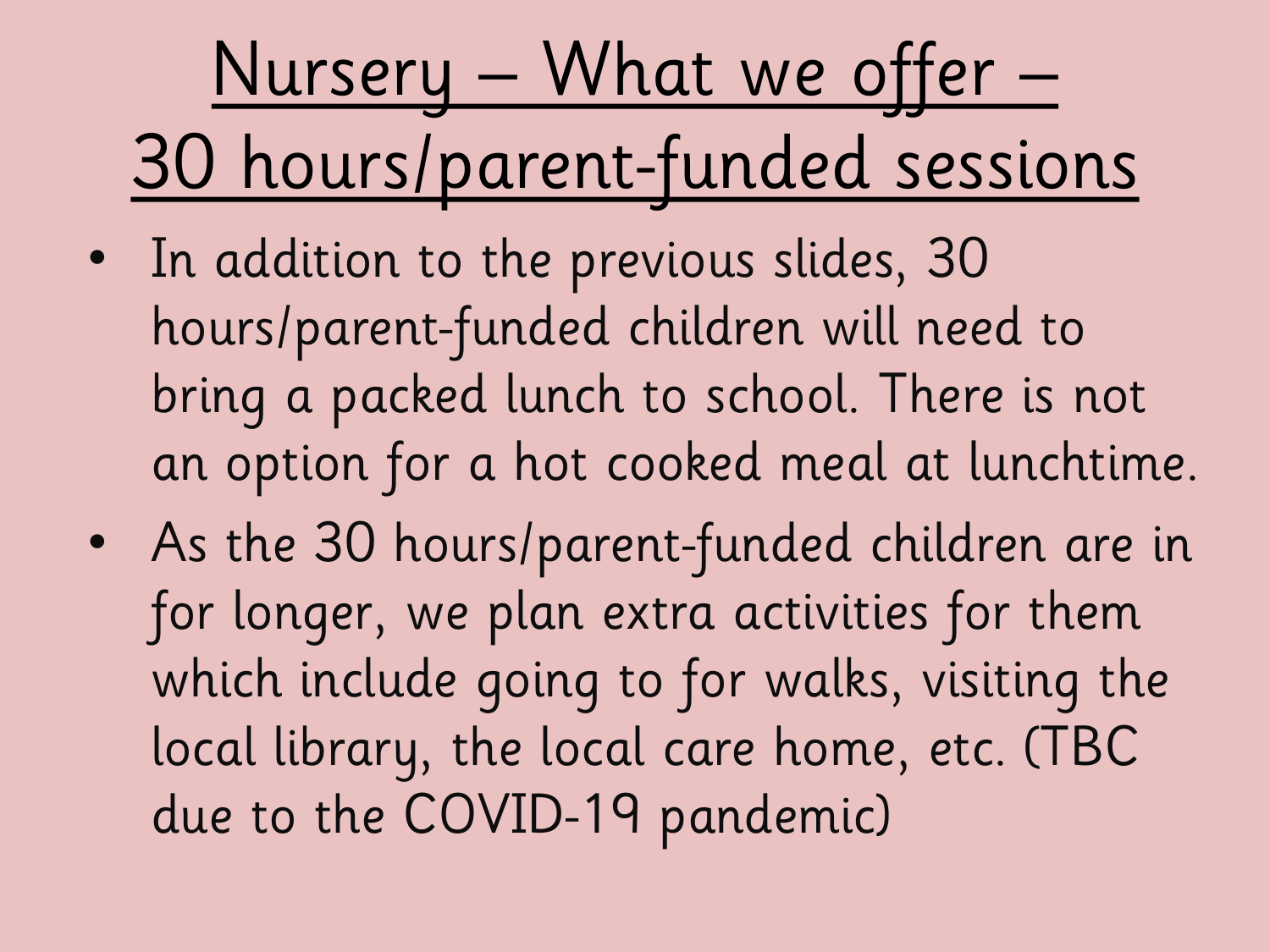## Home Visits

- In July, we normally carry out home visits to meet your child, and for your child to meet us.
- If your child is due to start during the year then this visit could be replaced with a phone call.